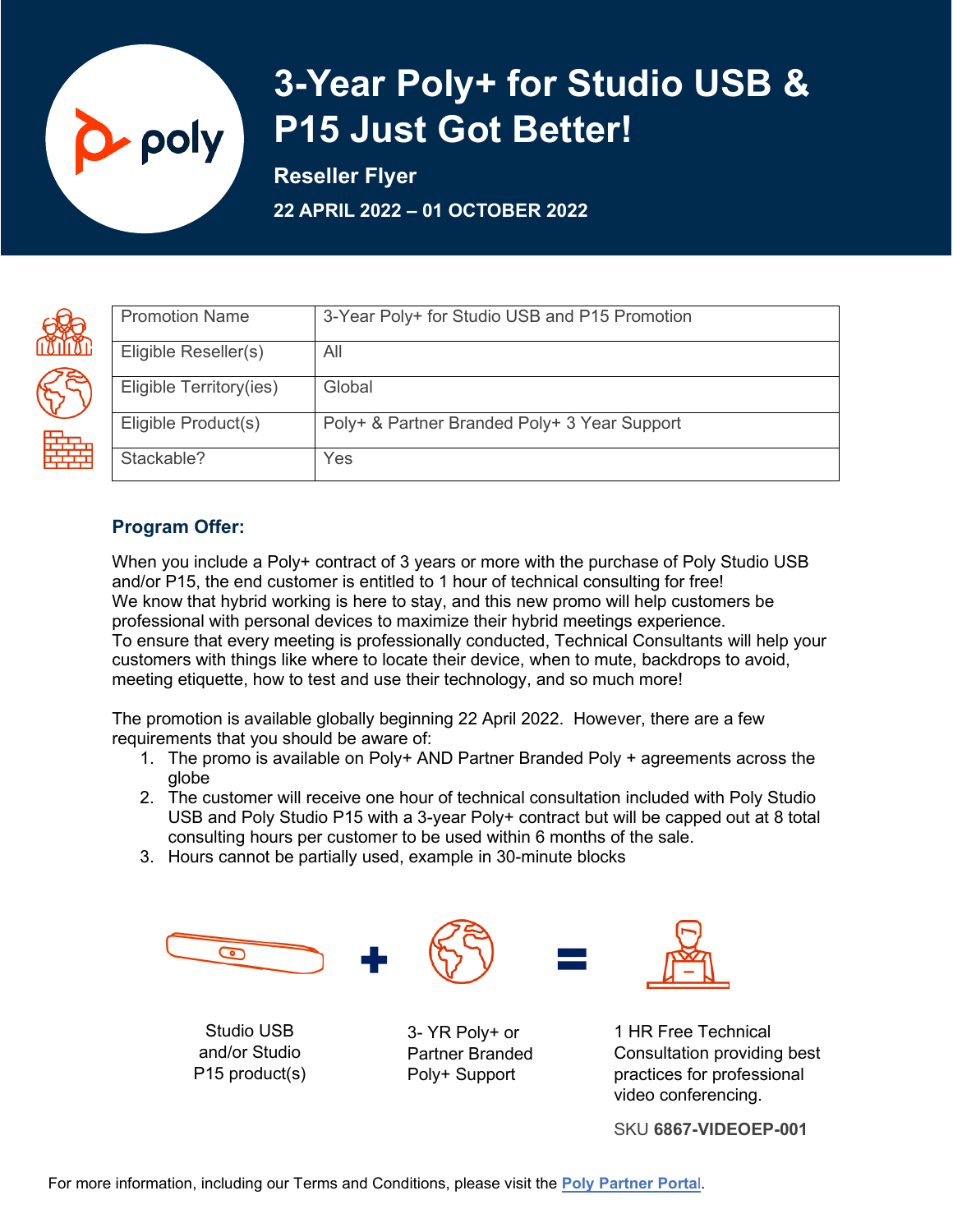# $\Delta$  poly

# **3-Year Poly+ for Studio USB & P15 Just Got Better!**

**Reseller Flyer** 

**22 APRIL 2022 – 01 OCTOBER 2022** 

## **How It Works:**

The customer will receive and initial email with information on how to schedule their time. If the customer has reached the maximum of 8 hours, another email will be sent to the customer. They will be notified that the maximum free time has been reached. This email will include information on how to purchase additional time if needed.

Once the technical consulting has been used and the offer is complete, the customer will need to sign off to show completion.

Here's what you need to do to order Technical Consulting Promo:

Please ensure you include SKU **6867-VIDEOEP-001** on your purchase order to receive the 1 Hour Studio USB/P15 Remote Install. The SKU must be used all at once and within 6 months

It's important to note that for each 1 hour increment you will need a separate line-item SKU **6867-VIDEOEP-001** so we can close out the SKU one at a time.

## **Resources:**

- Partner [FAQ](https://partners.poly.com/prm/English/s/assets?id=353039)
- [Poly Studio](https://partners.poly.com/prm/English/s/assets?collectionId=14994) Assets
- [Poly Studio P15](https://partners.poly.com/prm/English/s/assets?collectionId=23220) Assets
- [Poly+](https://partners.poly.com/prm/English/s/assets?collectionId=23500) Assets

## **Eligible Products:**

| <b>Product ID</b> | <b>Description</b>                                                                     |
|-------------------|----------------------------------------------------------------------------------------|
| 487P-85830-312    | Poly Plus, Three Year, Polycom Studio: A/V USB video bar                               |
| 487P-85830-362    | Partner Poly Plus, Three Year, Polycom Studio: A/V USB<br>video bar                    |
| 487P-69370-312    | Three-year Poly Plus. Poly Studio P15 video bar. Price per<br>personal device.         |
| 487P-69370-362    | Three-year Partner Poly Plus. Poly Studio P15 video bar.<br>Price per personal device. |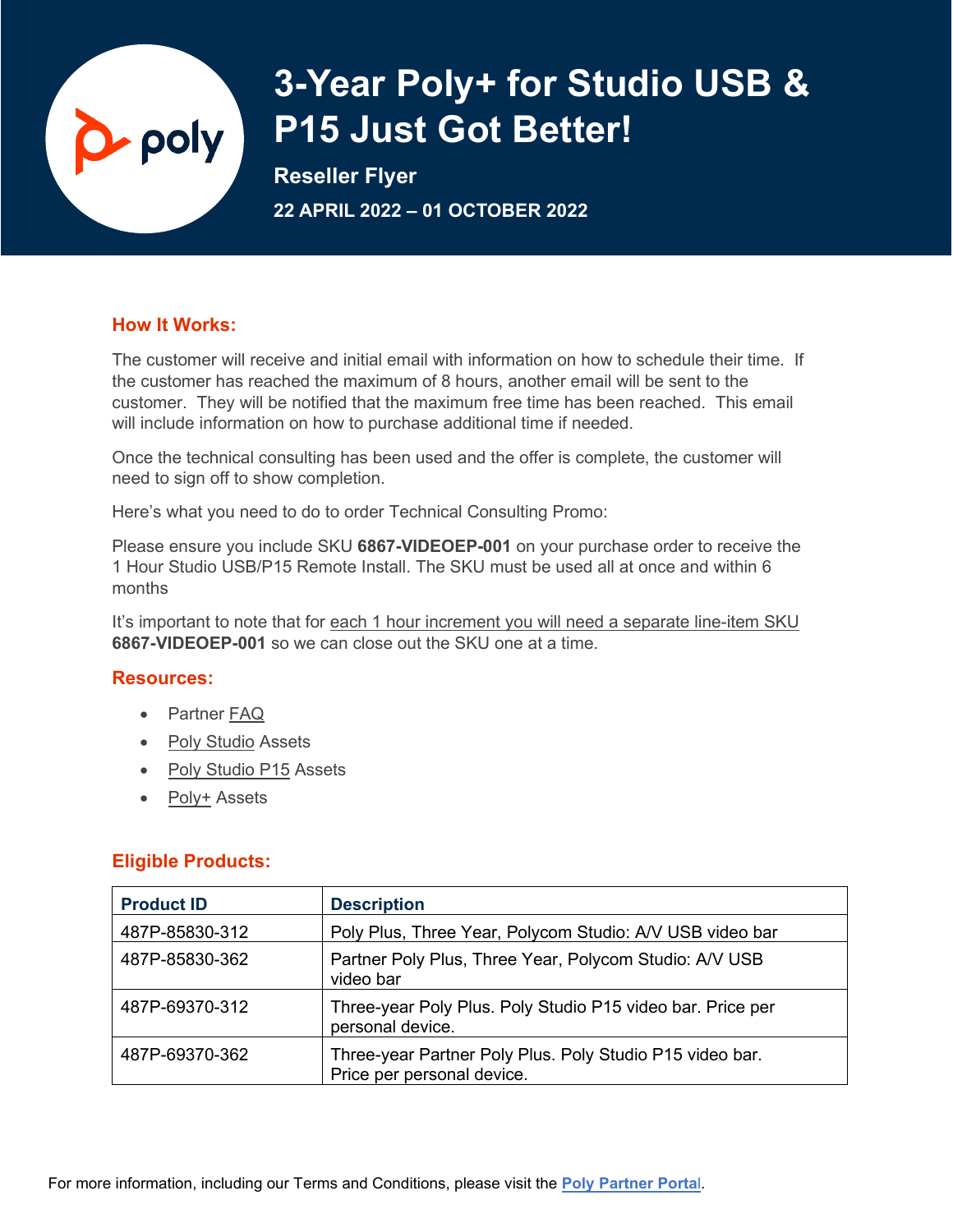# **RealConnect Discount**

**Global - Reseller Flyer 20 OCTOBER 2021 – 01 OCTOBER 2022**



| <b>Promotion Name</b>   | <b>RealConnect Discount</b>            |
|-------------------------|----------------------------------------|
| Eligible Reseller(s)    | Poly authorized resellers              |
| Eligible Territory(ies) | Global                                 |
| Eligible Product(s)     | New or add-on purchases of RealConnect |
| Stackable?              | Yes, with approved deal registrations  |

As organizations migrate to Microsoft Teams, they need a video interoperability solution to connect existing video conferencing solutions to Microsoft Teams meetings. [Poly RealConnect](https://www.poly.com/us/en/products/services/cloud/realconnect) enables users to effortlessly connect from traditional video conferencing systems to Microsoft Teams or Skype for Business meetings, and enjoy high-quality audio and video, as well as PC screen share, for the best meeting experiences.

#### **Program Offer:**

**D**-poly

Between the above noted 'Program Period', Poly Resellers are eligible to receive an incremental discount on the purchase the below noted eligible SKUs from their Poly Distributors. This program is only eligible for net-new or add-on purchases, renewals are not eligible for the discount. Distributors are responsible for extending this offer, in total or in part, to their Poly Resellers. Please reach out to your Distributor with any incremental program processes or requirements.

## **Eligible Products**

| <b>Product SKU</b> | Discount*                        |
|--------------------|----------------------------------|
| 4877-09900-670     | Up to 25% incremental - off list |
| 4877-09900-671     | Up to 25% incremental - off list |
| 4877-09900-673     | Up to 25% incremental - off list |

### **Offer codes**

| <b>Region &amp; Operating Currency</b> | Offer code (Off list) |
|----------------------------------------|-----------------------|
| AMER BRAZIL (USD)                      | 2021-09-200917-01     |
| AMER EXCL BRAZIL (USD)                 | 2021-09-200917-02     |
| APAC (USD)                             | 2021-09-200917-03     |
| EMEA (EUR)                             | 2021-09-200917-04     |
| EMEA (USD)                             | 2021-09-200917-05     |
| UK (GBP)                               | 2021-09-200917-06     |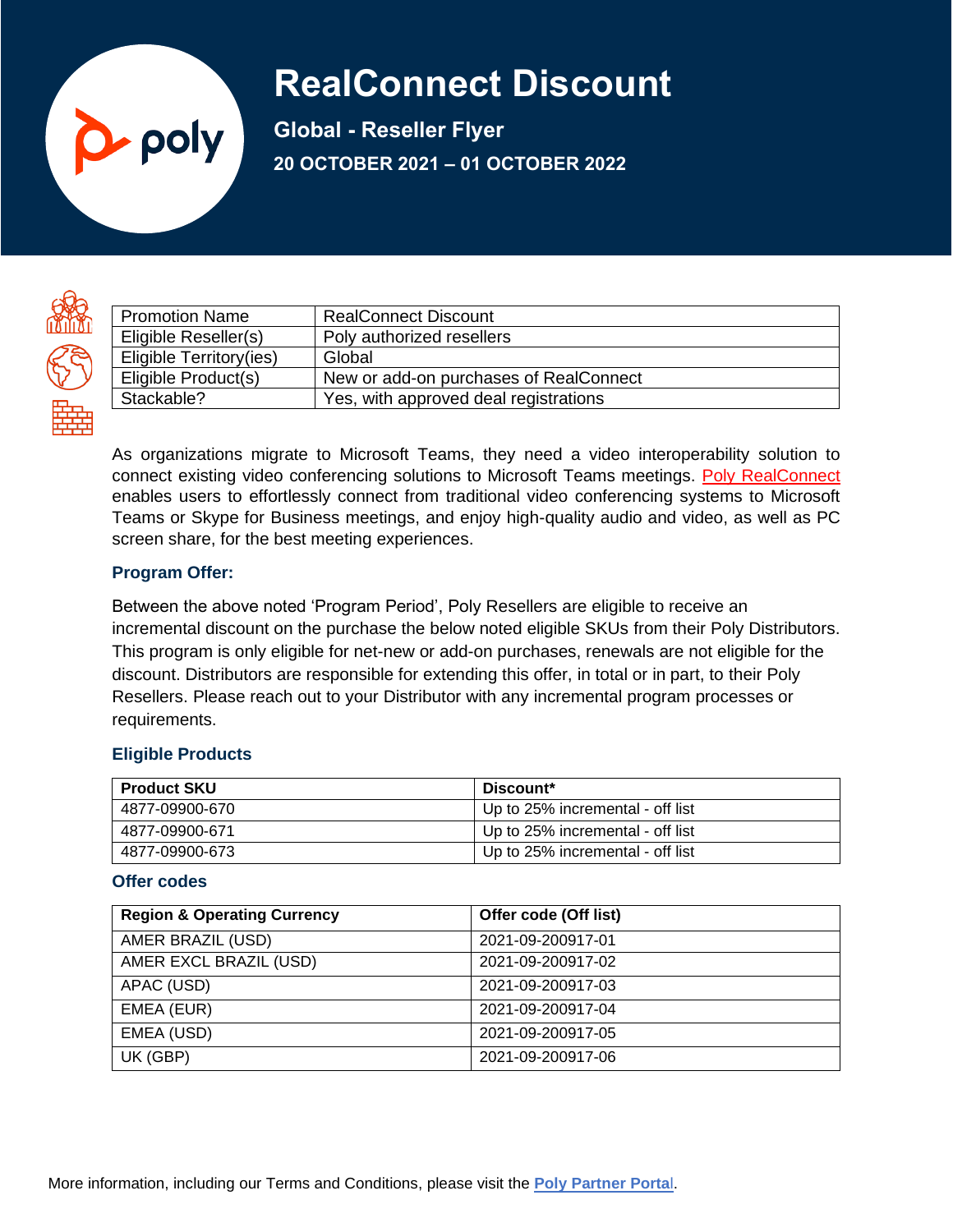# **RealConnect Discount**

**Global - Reseller Flyer 20 OCTOBER 2021 – 01 OCTOBER 2022**

## **Terms & Conditions**

poly

- This "Program" is supplemental to the terms and conditions of the Poly Partner Program (PPP) available at [http://partners.poly.com](http://partners.poly.com/) (the "PPP Terms" and including any other agreement you have entered into with Poly documenting your participation in the PPP, the "Agreement") which are incorporated herein by reference. By participating in the Program, you agree that your participation and any benefit, discount, or rebate you are eligible to receive under the Program ("Program Benefits") will be subject to the Agreement. You must be in good standing under the Agreement to participate in this Program. Poly reserves the right to recover any Program Benefits issued under this Program based on any breach of the Agreement and/or terms of this Program.
- This "Program" is an "Associated Program" under the Agreement. Unless otherwise defined in this Program, the terms defined in your Agreement have the same meaning in this Program.
- Poly's determination of Program Benefits under this Program will be final, subject to the terms of your Agreement.
- Poly may modify or terminate this Program at any time in its sole discretion.
- This Program is subject to applicable law and void where prohibited.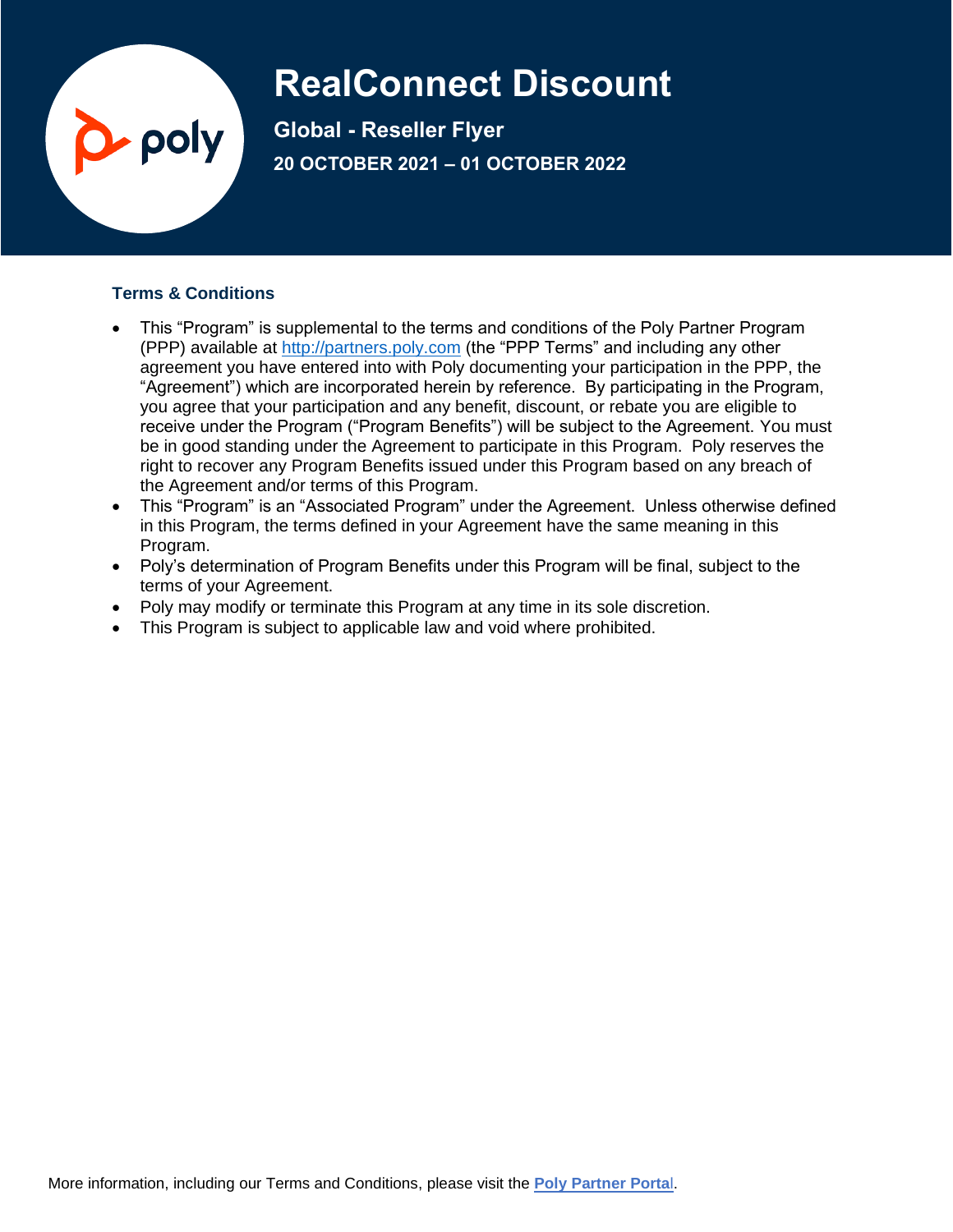# **Global ROVE Incentive Program**

**Reseller Flyer 02 JANUARY 2022 – 21 OCTOBER 2022**



| <b>Promotion Name</b>        | <b>ROVE Incentive Promotion</b>  |
|------------------------------|----------------------------------|
| Eligible Reseller(s)         | <b>Poly Authorized Resellers</b> |
| Eligible Territory(ies)      | APAC, EMEA, AMER                 |
| Eligible Purchase Product(s) | ROVE 30, 30+ and B2              |
| Stackable?                   | No                               |
|                              |                                  |

#### **Program Offer:**

poly

Poly is pleased to offer the ROVE Incentive Promotion (the "Program") to eligible authorized Poly Partners in the Poly Partner Program. Unless otherwise defined in this Program, terms defined in your Agreement have the same meaning in this Program.

Under this Program, you are eligible to receive an incremental discount of up to 15% off MSRP ("Rebate") based on the amount of Eligible Product invoiced by your eligible Poly Distributor.

#### **Eligible Products**

**[ELIGIBLE PRODUCT SKU LIST](https://partners.poly.com/prm/api/objects/v1/asset/0vvwes87rkvf/_view)**

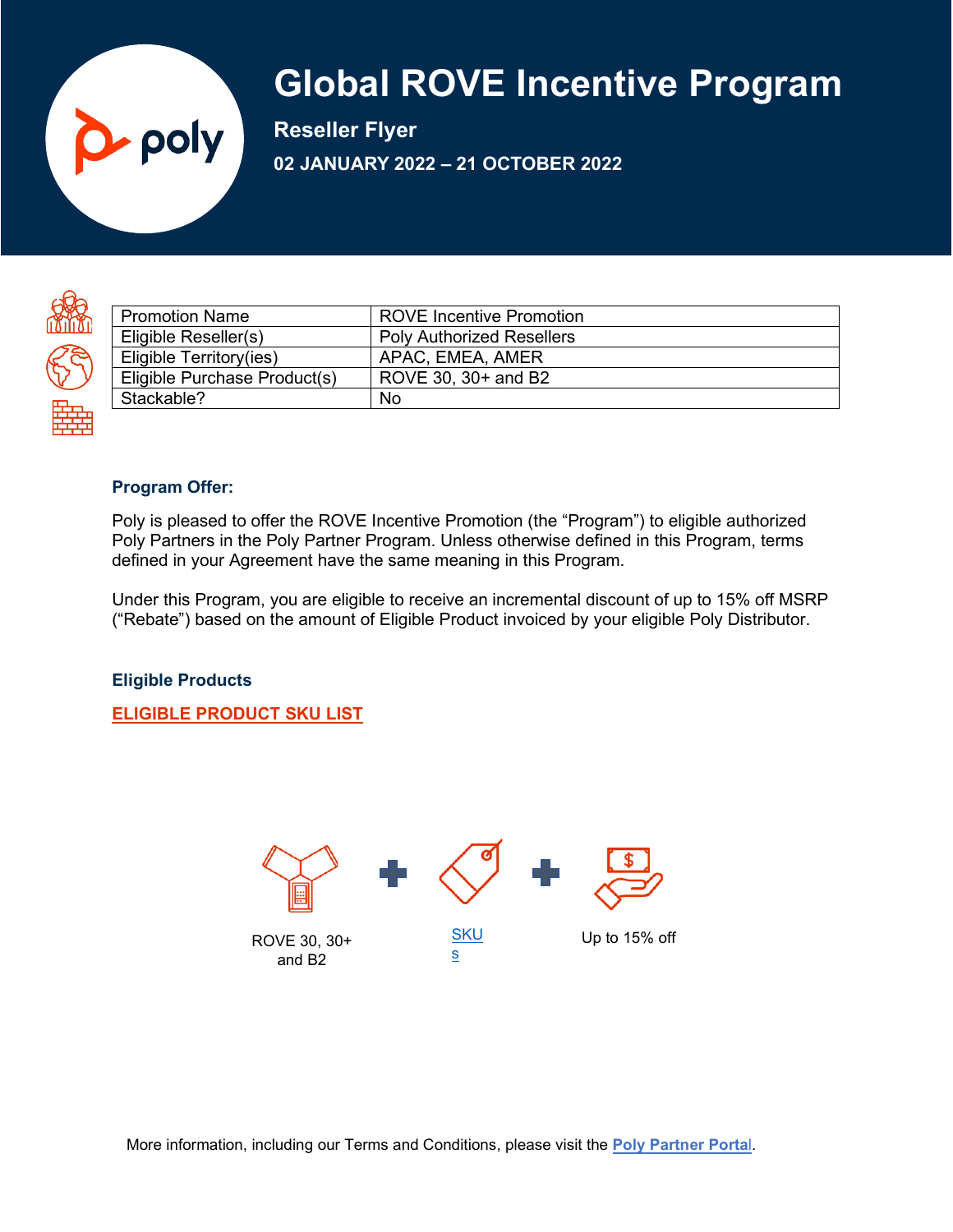# **Seize the Space 2.0**

**Global - Reseller Flyer 17 DECEMBER 2022 – 01 OCTOBER 2022**



| <b>Promotion Name</b>   | Seize the Space 2.0                  |
|-------------------------|--------------------------------------|
| Eligible Reseller(s)    | <b>Authorized Poly Resellers</b>     |
| Eligible Territory(ies) | Global                               |
| Eligible Product(s)     | Poly Focus Room and Medium Room Kits |
| Stackable?              | Yes, with approved Deal Registration |
|                         |                                      |

#### **Program Offer:**

poly

The purpose of this program is to accommodate and provide flexibility to our customers who are starting to return to the office. Between the program period, indicated above, you are eligible to receive an incremental discount for the purchase of the Poly Small and Medium Focus Room Kits. Please refer to the Eligible SKU list and associated discounts noted below.

This program discount will be facilitated through an offer code through your Distributor's contractual claim process. Distribution partners will be responsible for extending some, or part, of the discount through to the Reseller and/or End Customer.

These kits are intended to be purchased alongside Poly MTR PCs. Lenovo or Dell PC may be purchased separately, however please note that this program does not offer discounts on these compute SKUs.



Poly Focus Room & Medium Room Kits

Eligible SKUs Up to 10% off on next page

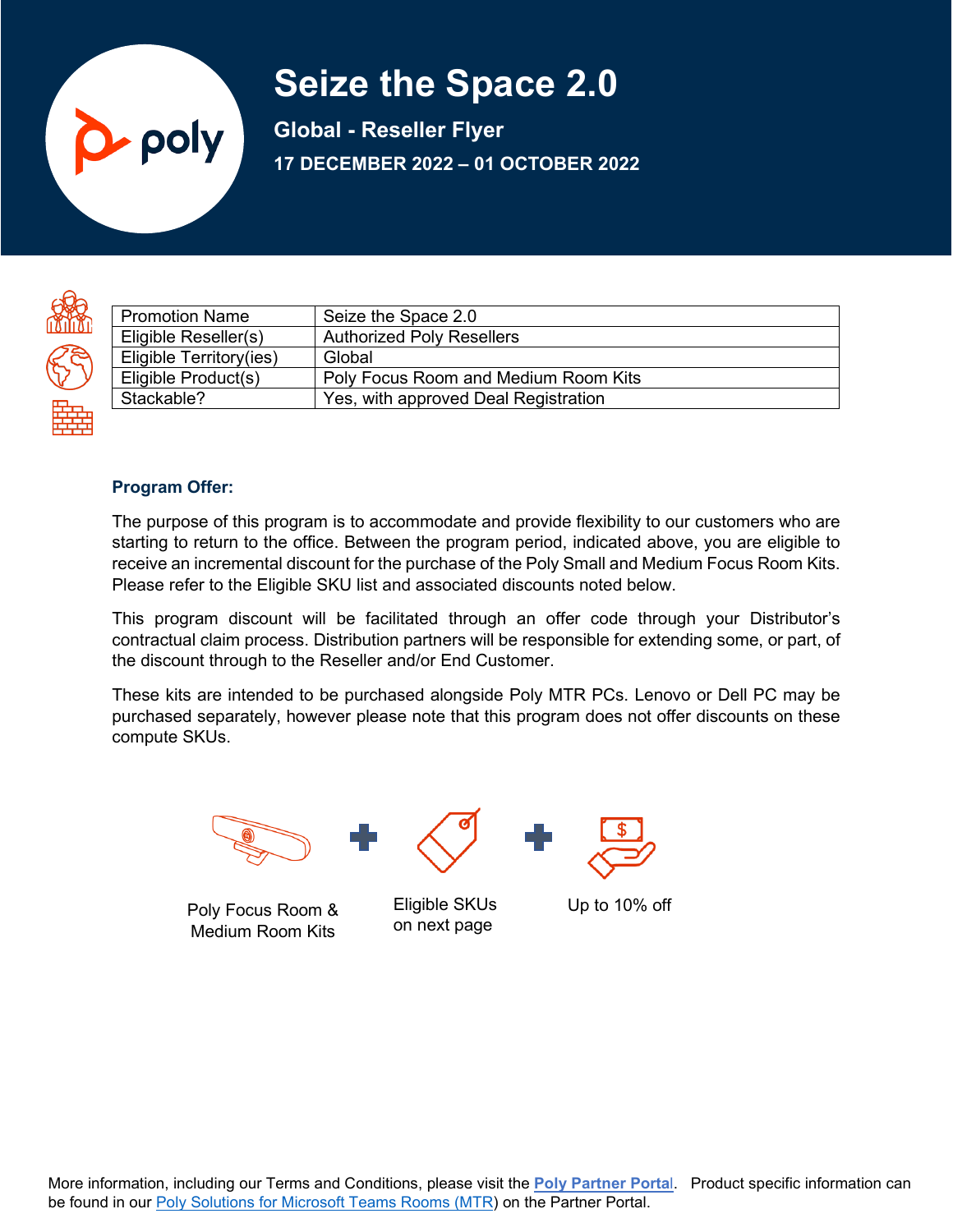# **Seize the Space 2.0**

**Global - Reseller Flyer 17 DECEMBER 2022 – 01 OCTOBER 2022**

#### **Offer Code:**

p poly

| <b>TYPE</b>     | <b>REGION</b>      | <b>OFFER CODE</b>              |
|-----------------|--------------------|--------------------------------|
| Back End (ACC)  | AMER               | 2021-12-201036-01              |
| Back End (ACC)  | <b>EMEA EUR</b>    | 2021-12-201036-04              |
| Back End (ACC)  | <b>EMEA USD</b>    | 2021-12-201036-05              |
| Front End (OFF) | <b>EMEA EUR</b>    | 2021-12-201036-06-EA-EUR-OFF   |
| Front End (OFF) | <b>EMEA USD</b>    | 2021-12-201036-07-EA-USD-OFF   |
| Back End (ACC)  | EMEA GBP/UK        | 2021-12-201036-08              |
| Front End (OFF) | ASIA USD/JAPAN USD | 2021-12-201036-10-APAC-USD-OFF |
| Front End (OFF) | <b>CHINA</b>       | 2021-12-201036-11-CN-USD-OFF   |
| Front End (OFF) | <b>INDIA</b>       | 2021-12-201036-12-APAC-USD-OFF |
| Back End (ACC)  | <b>ANZ</b>         | 2021-12-201036-13-SG-USD-ACC   |
| Front End (OFF) | ASIA USD/JAPAN USD | 2021-12-201036-10-APAC-USD-OFF |

#### **Eligible Products**

Any of the Poly Room Kits may be purchased as a standalone product with the below incremental discounts, or along with the PC compute SKU. No discounts are offered on the PC compute SKU. Eligible skus list below.

#### **Poly Focus Room Kit (P15)**

| <b>Product ID</b> | <b>Product Description</b>   | <b>Discount (Incremental %)</b> |
|-------------------|------------------------------|---------------------------------|
| 7230-87700-001    | POLY FOCUS ROOM KIT P15, NA  | 10%                             |
| 7230-87700-002    | POLY FOCUS ROOM KIT P15, JPN | 10%                             |
| 7230-87700-009    | POLY FOCUS ROOM KIT P15, ISR | 10%                             |
| 7230-87700-012    | POLY FOCUS ROOM KIT P15, ANZ | 10%                             |
| 7230-87700-016    | POLY FOCUS ROOM KIT P15, KOR | 10%                             |
| 7230-87700-022    | POLY FOCUS ROOM KIT P15, CHN | 10%                             |
| 7230-87700-023    | POLY FOCUS ROOM KIT P15, TWN | 10%                             |
| 7230-87700-034    | POLY FOCUS ROOM KIT P15, MEX | 10%                             |
| 7230-87700-036    | POLY FOCUS ROOM KIT P15, IND | 10%                             |
| 7230-87700-101    | POLY FOCUS ROOM KIT P15,EU   | 10%                             |
| 7230-87700-102    | POLY FOCUS ROOM KIT P15, UK  | 10%                             |
| 7230-87700-114    | POLY FOCUS ROOM KIT P15, RUS | 10%                             |
| 7230-87700-119    | POLY FOCUS ROOM KIT P15, SWZ | 10%                             |

More information, including our Terms and Conditions, please visit the **[Poly Partner Porta](https://partners.poly.com/prm/English/c/promotion-terms-conditions)**l. Product specific information can be found in our **Poly Solutions for Microsoft Teams Rooms (MTR)** on the Partner Portal.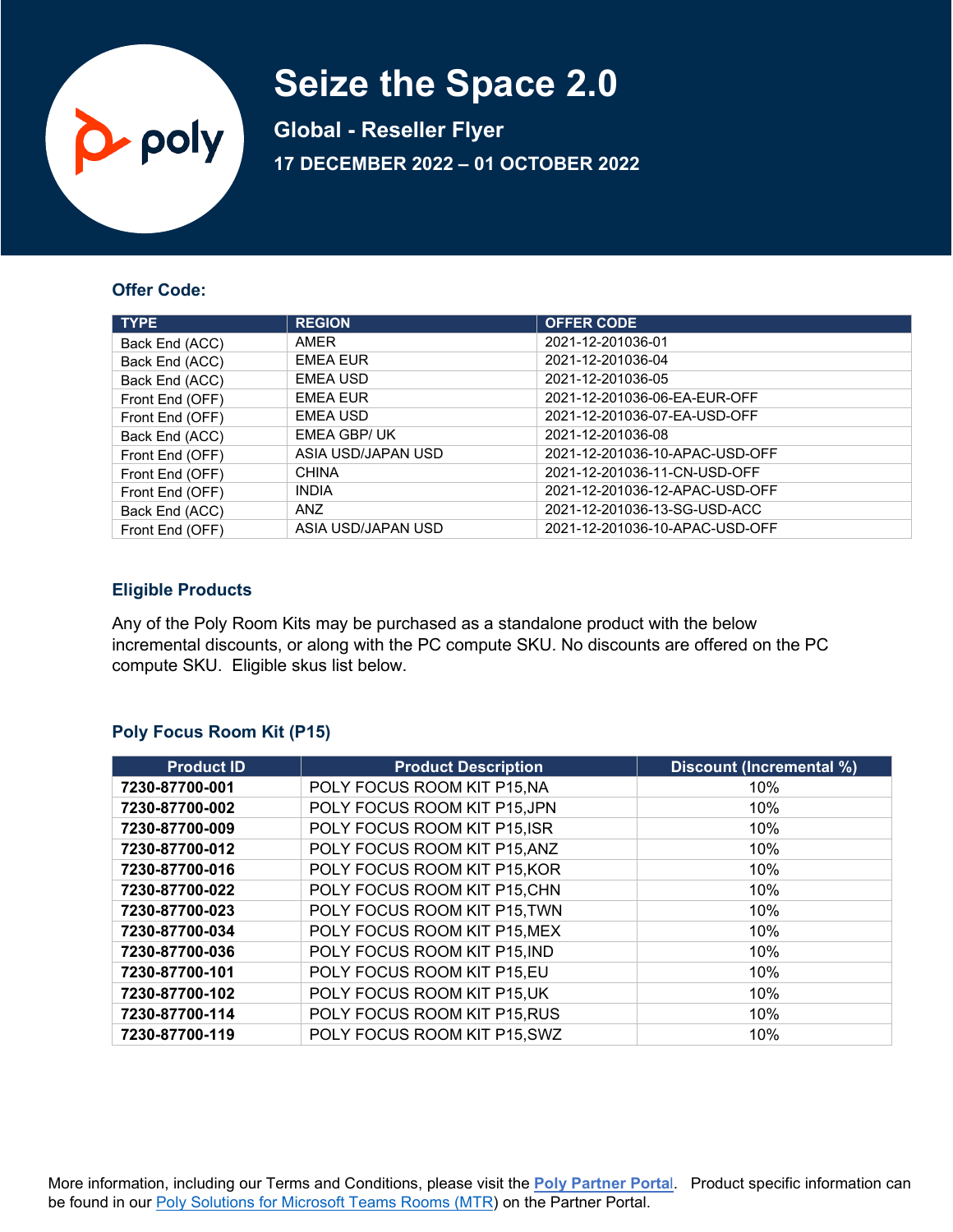# **Seize the Space 2.0**

**Global - Reseller Flyer 17 DECEMBER 2022 – 01 OCTOBER 2022**

#### **Poly Small- Medium Room Kit (STD)**

p poly

| <b>Product ID</b> | <b>Product Description</b>     | Discount* (Incremental %) |
|-------------------|--------------------------------|---------------------------|
| 7230-87710-001    | POLY SML-MED ROOM KIT STD, NA  | 10%                       |
| 7230-87710-002    | POLY SML-MED ROOM KIT STD, JPN | 10%                       |
| 7230-87710-009    | POLY SML-MED ROOM KIT STD, ISR | 10%                       |
| 7230-87710-012    | POLY SML-MED ROOM KIT STD, ANZ | 10%                       |
| 7230-87710-016    | POLY SML-MED ROOM KIT STD, KOR | 10%                       |
| 7230-87710-022    | POLY SML-MED ROOM KIT STD, CHN | 10%                       |
| 7230-87710-023    | POLY SML-MED ROOM KIT STD, TWN | 10%                       |
| 7230-87710-034    | POLY SML-MED ROOM KIT STD, MEX | 10%                       |
| 7230-87710-036    | POLY SML-MED ROOM KIT STD, IND | 10%                       |
| 7230-87710-101    | POLY SML-MED ROOM KIT STD,EU   | 10%                       |
| 7230-87710-102    | POLY SML-MED ROOM KIT STD, UK  | 10%                       |
| 7230-87710-114    | POLY SML-MED ROOM KIT STD, RUS | 10%                       |
| 7230-87710-119    | POLY SML-MED ROOM KIT STD, SWZ | 10%                       |

## **Poly MTR PC (Dell & Lenovo)**

The below SKUs are **NOT** applicable for a discount and are listed in this program document as a reference that they may be purchased along with the applicable Focus, Small rooms indicated above.

| <b>Product ID</b> | <b>Product Description</b> |
|-------------------|----------------------------|
| 7230-87480-001    | POLY MTR PC, LENOVO, NA    |
| 7230-87480-034    | POLY MTR PC, LENOVO, MEX   |
| 7230-87630-001    | POLY MTR PC, DELL, NA      |
| 7230-87630-002    | POLY MTR PC, DELL, JPN     |
| 7230-87630-009    | POLY MTR PC, DELL, ISR     |
| 7230-87630-012    | POLY MTR PC, DELL, AU/NZ   |
| 7230-87630-016    | POLY MTR PC, DELL, KOR     |
| 7230-87630-022    | POLY MTR PC, DELL, CHN     |
| 7230-87630-023    | POLY MTR PC, DELL, TWN     |
| 7230-87630-034    | POLY MTR PC, DELL, MEX     |
| 7230-87630-036    | POLY MTR PC, DELL, IND     |
| 7230-87630-101    | POLY MTR PC, DELL, EU      |
| 7230-87630-102    | POLY MTR PC, DELL, UK      |
| 7230-87630-114    | POLY MTR PC, DELL, RUS     |
| 7230-87630-119    | POLY MTR PC, DELL, SWZ     |

More information, including our Terms and Conditions, please visit the **[Poly Partner Porta](https://partners.poly.com/prm/English/c/promotion-terms-conditions)**l. Product specific information can be found in our **Poly Solutions for Microsoft Teams Rooms (MTR)** on the Partner Portal.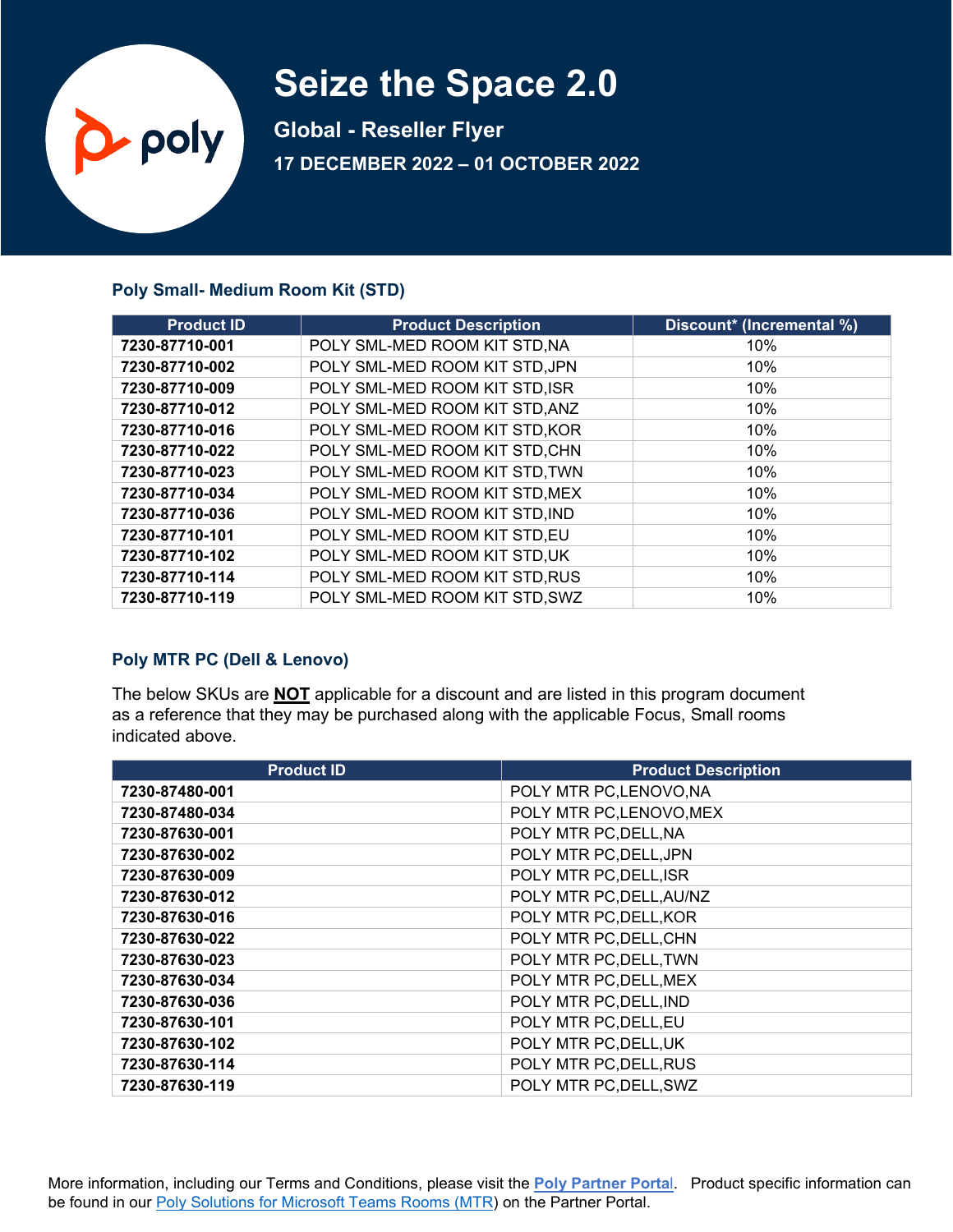

# **CCX Phone Trade-In Program**

**Global Partner Program - Reseller Program 01 OCTOBER 2021 – 01 APRIL 2023**

**Eligible Product(s):** CCX 400, 500, 600 **Stackable?** No **Eligible Reseller(s):** Poly Authorized Resellers **Eligible Territory(ies):** Global



Boardroom brainstorming. Coffeeshop collaborations. Kitchen consultations. See and be seen wherever, whatever, whomever – Poly gives your customers the confidence, flexibility, and edge to command the conversation and we know it's not a one-size-fits-all world. We have options to meet your customers' needs.

## **How it Works?**

Between the program period. End customers who trade-in select Poly and competitive devices, are eligible to receive an incremental discount valued up to \$60 USD per device from their Poly authorized reseller & distributor. All services related to the CCX product family has been included and eligible for an incremental discount. This promotion is ideal for the customer that is migrating from Skype for business to Microsoft Teams for their phone services.

Poly has implemented an automated claim process that enables Resellers to submit a Trade-In claim on behalf of their End Customer within the Poly Partner Portal.

Review the [Eligible](https://partners.poly.com/prm/api/objects/v1/asset/ldxp6gv0whmd/_view) SKU list for Eligible Products for trade or purchase. The calculated discount of each Trade-In opportunity. Customers will be required to sign and complete an [Eligible Trade-In Request.](https://partners.poly.com/prm/api/objects/v1/asset/znho4viv1fuu/_download) Resellers are responsible for determining the amount of discount to be pass through to the End Customer.

Poly has implemented an automated claim process that enables Resellers to submit a Trade-In claim on behalf of their End Customer within the Poly Partner Portal.

## **For more information about this Program, please leverage the following resources:**

## **ELIGIBLE [PRODUCT](https://partners.poly.com/prm/api/objects/v1/asset/ldxp6gv0whmd/_view) SKU LIST ELIGIBLE TRADE [IN REQUEST AND AGREEMENT](https://partners.poly.com/prm/api/objects/v1/asset/znho4viv1fuu/_download) TEMPLATE (REQUIRED ON EVERY ORDER)**

More information, including our Terms and Conditions, please visit the **[Poly Partner Porta](https://partners.poly.com/prm/English/c/promotion-terms-conditions)**l. Product specific information can be found in our **[Phone](https://partners.poly.com/prm/English/s/assets?collectionId=11171) Collection** on the Partner Portal.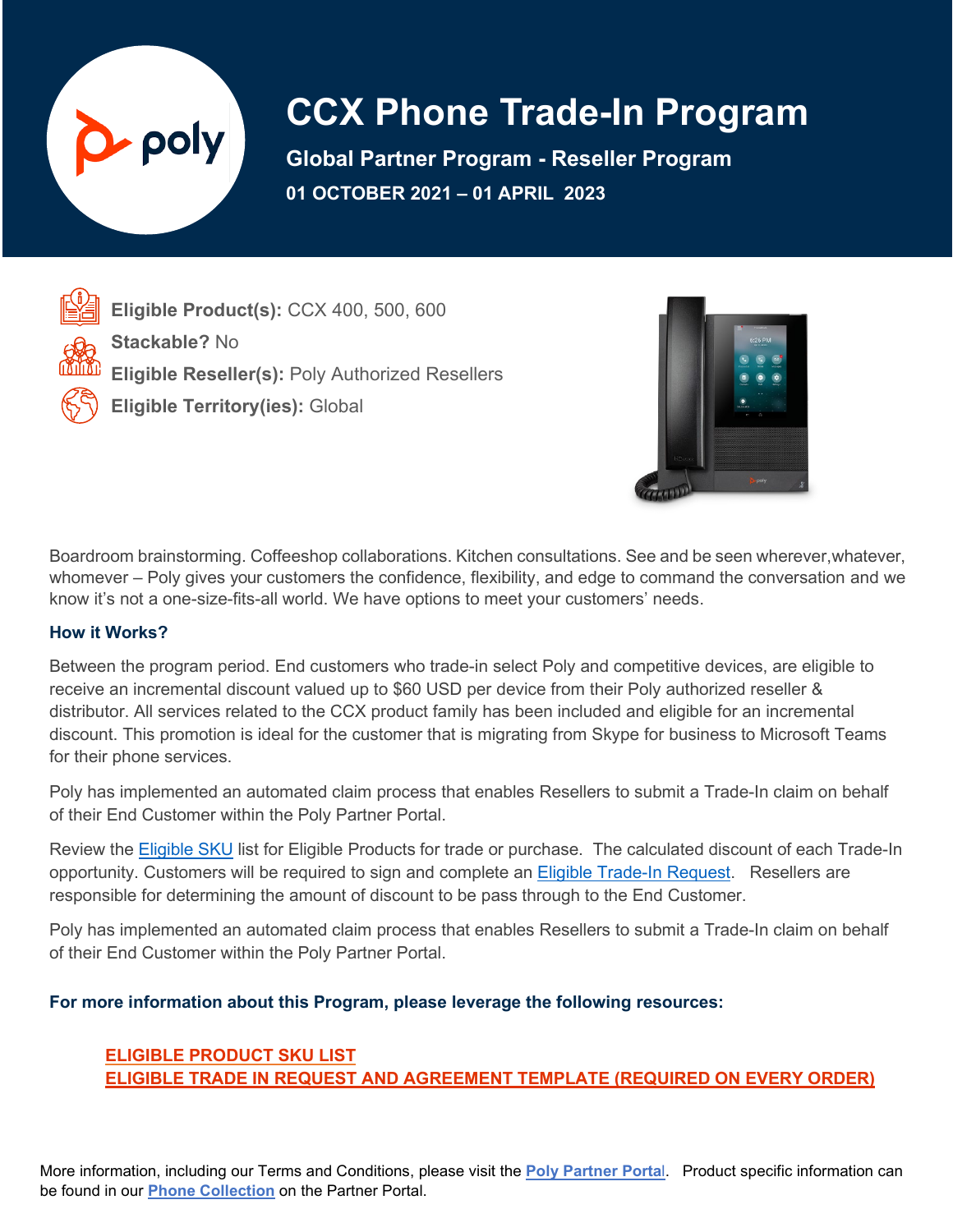

# **Video Trade-In Program**

**Reseller Program 22 NOVEMBER 2021 – 15 APRIL 2023**

| ⋔<br>Ô<br>Ľ |  |
|-------------|--|
|             |  |
|             |  |

| <b>Promotion Name</b>   | Video Trade-In Program                           |
|-------------------------|--------------------------------------------------|
| Eligible Reseller(s)    | <b>Poly Authorized Resellers</b>                 |
| Eligible Territory(ies) | Global                                           |
| Eligible Product(s)     | Poly G7500, Poly Studio USB, X30, X50, Room Kits |
| Stackable?              | Yes, with approved Deal Registration             |
|                         |                                                  |

## **Program Offer**

Resellers, on behalf of their End Customers may Trade-In select Poly and competitive devices and are eligible to receive an incremental discount (refer to SKU list for discount details). Eligible devices for discount must be purchased from their authorized Poly Distributor. This promotion is perfect for the customer who is looking to keep their team top-of-mind in a hybrid office setting.

Review the **[Eligible](https://partners.poly.com/prm/api/objects/v1/asset/pvonquncvc7e/_view) SKU** list for Eligible Products for trade or purchase. The calculated discount of each Trade-In opportunity. Customers will be required to sign and complete an [Eligible Trade-In Request.](https://partners.poly.com/prm/api/objects/v1/asset/zmdqnvtidrst/_view) Resellers are responsible for determining the amount of discount to be pass through to the End Customer.

Poly has implemented an automated claim process that enables Resellers to submit a Trade-In claim on behalf of their End Customer within the Poly Partner Portal. Talk to your Poly Channel Manager or distributor if you need assistance.

If approved by Poly, a Deal Registration can be combined with the Trade-In request. The Distributor will need to process the order with the CPQ offer code.

## **For more information about this Program, please leverage the following resources:**



More information, including our Terms and Conditions, please visit the **[Poly Partner Porta](https://partners.poly.com/prm/English/c/promotion-terms-conditions)**l. Product specific information can be found in our **[Video Collection](https://partners.poly.com/prm/English/s/assets?collectionId=11173)** on the Partner Portal.